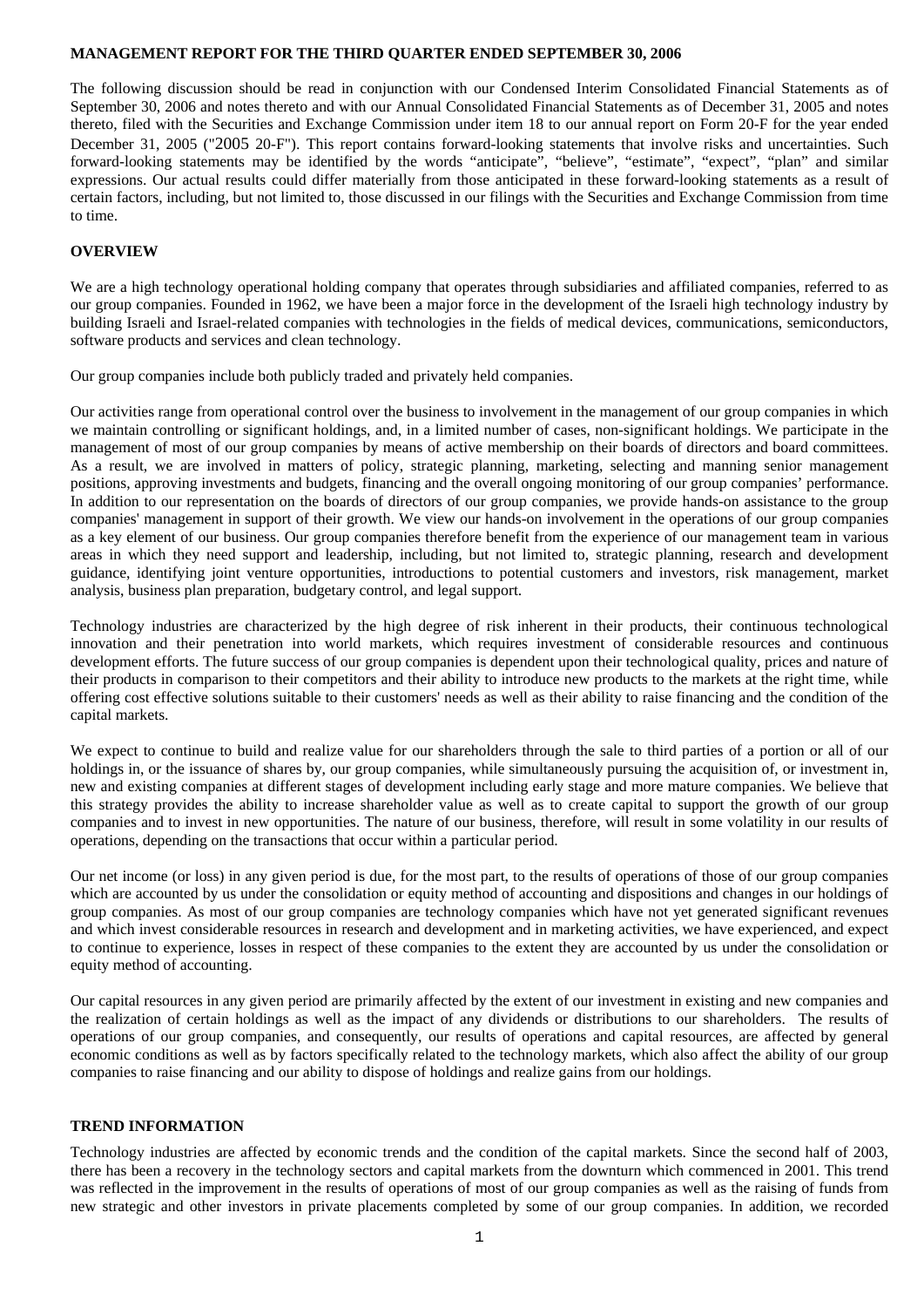significant gains from realizing certain of our holdings, mainly in 2004 as a result of the sale of our holdings in Elbit Systems Ltd. (Nasdaq: ESLT) ("Elbit Systems"), and in the second quarter of 2005 from the sale of most of our shares in Partner Communications Company Ltd. (Nasdaq: PTNR) ("Partner") and the sale of all of our shares in Oren Semiconductor, Inc. ("Oren"). Total proceeds from these transactions amounted to approximately \$310 million. We have used the proceeds to distribute a dividend, in 2005, of \$88.5 million to our shareholders and to continue investing in existing and new group companies. Since 2004 we and our subsidiary, RDC – Rafael Development Corporation Ltd. ("RDC") invested \$76.2 million in 11 new companies. Should the improvement in the technology sectors and capital markets continue, we anticipate that it will have a positive effect on our group companies and their ability to raise additional capital.

## **RECENT DEVELOPMENTS**

*Investment in Safend Ltd. ("Safend").* On January 2, 2006, we completed an investment of approximately \$3.7 million in Safend, as part of an aggregate investment of approximately \$7.4 million, in consideration for approximately 22% of Safend's equity on a fully diluted basis and on an as converted basis. Safend is an Israeli company which develops comprehensive desktop and laptop endpoint security solutions.

*Investment in NuLens Ltd. ("NuLens").* On March 9, 2006 we made an additional investment of approximately \$1.5 million in NuLens, an Israeli medical device company operating in the field of intra-ocular lenses, mainly for cataract and presbyopia procedures. Our investment was part of an aggregate new investment of approximately \$6.0 million, led by Warburg Pincus, a leading global private equity fund. Simultaneously with this round we invested the second installment of our initial investment in NuLens in April 2005, amounting to \$1.1 million. Following the above investments, we hold 25% of NuLens' equity, on a fully diluted and on an as converted basis.

*Investment in Advanced Metal Technology Ltd. ("AMT"*)*.* The AMT group develops technologies and products based on amorphous metals. In June 2006, AMT completed a financing round of \$14 million led by Shamrock Israel Growth Fund, an Israeli private equity fund. We committed to invest an amount of \$5 million in two installments, the first of \$2.5 million was invested immediately, and an additional \$2.5 million is subject to certain conditions. In addition, we and other shareholders converted into equity previously granted loans in the amount of \$1.0 million, of which our share was \$0.5 million. In connection with the above financing round, AMT issued convertible notes to certain minority shareholders of its affiliates and subsidiaries, in consideration for their holdings in those companies (the "SWAP"). As a result of the SWAP, Elron recorded in the third quarter a gain of approximately \$1.7 million. Following the above financing round and SWAP, our holdings in AMT decreased from approximately 42% to 34% on an as converted basis.

*Purchase of Given Imaging Ltd. ("Given Imaging") Shares.* During August 2006, we purchased 539,721 shares of Given Imaging on the open market for an aggregate purchase price of approximately \$10 million. As a result, our direct and indirect (through RDC) interest in Given Imaging increased from approximately 19.3% to approximately 21.2% of the outstanding shares of Given Imaging. Discount Investment Corporation Ltd. ("DIC"), currently a 48% shareholder of Elron (see disclosure below regardng DIC's current tender offer for additional shares of Elron), simultaneously purchased the same number of shares of Given Imaging for the same aggregate purchase price and now owns 14.3% of the outstanding shares of Given Imaging. The excess cost of the purchase price over our share in the equity acquired amounted to approximately \$8.1 million and was allocated as follows: \$6.3 million to intangible assets other than goodwill, such as customer base and technology, \$1.0 million to in-process research and development activities, and \$0.8 million to goodwill. Products which did not receive marketing clearance by regulatory authorities as of the acquisition date, were considered to be incomplete and accordingly the amount allocated to such products is considered to be in-process research and development activities ("IPR&D"). The amount allocated to IPR&D was charged immediately to the Company's results of operations in accordance with FASB Interpretation No. 4, "Applicability of FASB Statement No. 2 to Business Combinations Accounted for by the Purchase Method" ("FIN 4"). The amounts allocated to intangible assets other than goodwill are being amortized on a straight-line basis over their expected useful life of 8.5-13.5 years.

*Investment in Enure Networks Ltd. ("Enure").* On August 10, 2006, Enure completed an additional \$4 million financing round, of which we invested \$0.5 million and \$3.5 million was invested by a new investor. This financing round was a continuation of the financing round of \$4 million invested by us on October 2, 2005 for a consideration for 44% of Enure on a fully diluted basis and on an as converted basis. Following the above financing round, our interest in Enure decreased from 44% to 34% on a fully diluted basis and on an as converted basis.

*Investment in Neurosonix Ltd. ("Neurosonix").* On August 27, 2006, we completed an investment of \$5 million in Neurosonix as part of an aggregate investment of \$12 million. The investment was in two installments: the first of \$2.9 million was invested immediately, and an additional \$2.1 million is subject to the fulfillment of a milestone by Neurosonix. Following our aggregate investment, we will hold approximately 18% of Neursonix on a fully diluted basis and on an as converted basis. Neurosonix is an Israeli company which is engaged in the development and commercialization of medical devices for the prevention of acute cerebral embolism during open-heart cardiac surgery as well as other invasive and minimally-invasive procedures.

*Investment in Atlantium Inc. ("Atlantium").* On October 23, 2006, we completed an investment of \$10 million in Atlantium in consideration for approximately 25.7% of Atlantium's equity on a fully diluted basis and on an as converted basis. Atlantium, an Israeli-based water technology company, provides innovative water disinfection solutions employing its proprietary Hydro-Optic Disinfection (HOD) technology.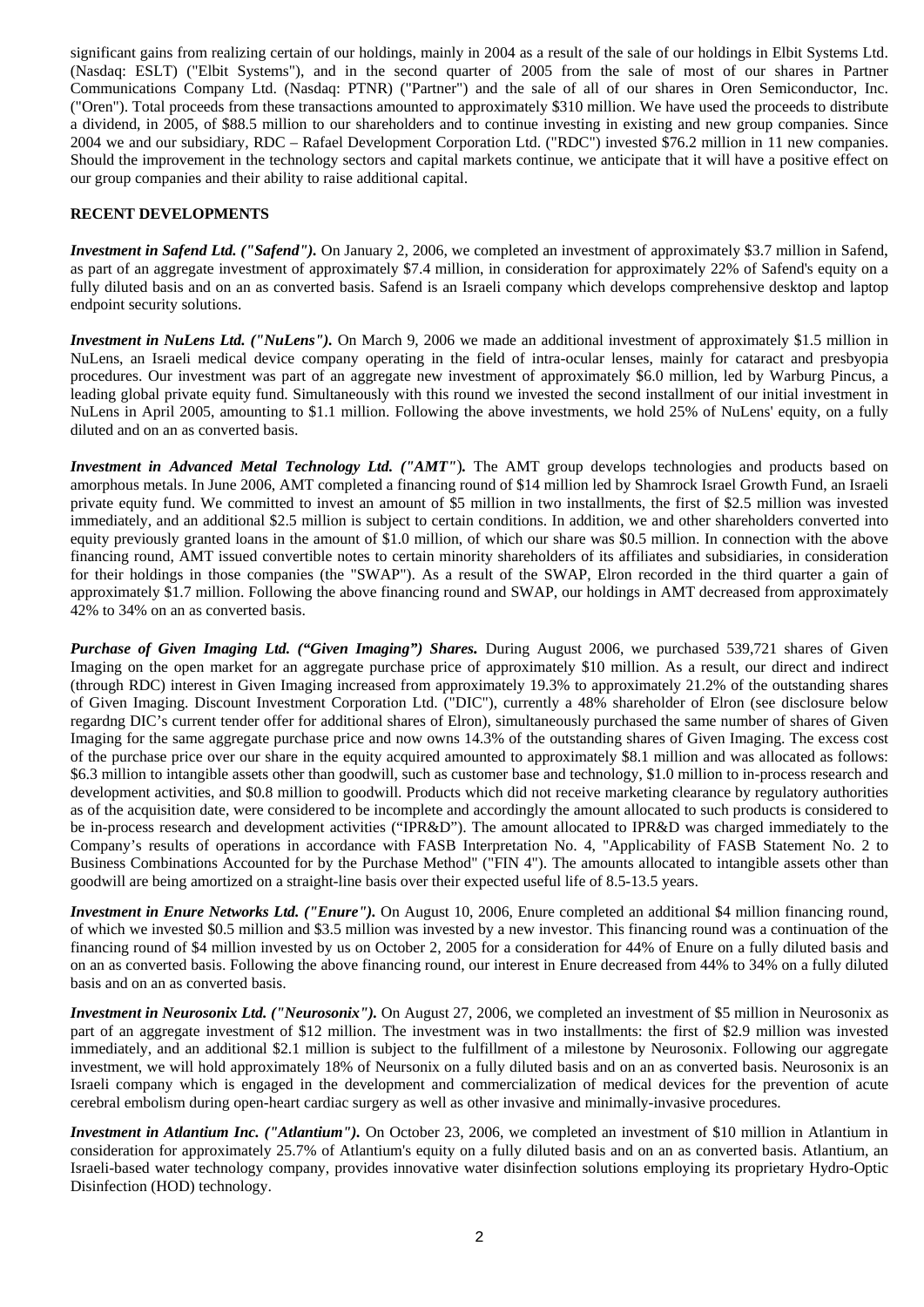### **Other developments in our group companies:**

*3DV Systems Ltd ("3DV"***)**., 62% held by us directly and through RDC, is in advanced negotiations to complete a substantial round of financing from leading new investors with one of whom 3DV has reached a conditional definitive agreement.

*ChipX, Inc.,* 29% held by us, is in advanced negotiations to acquire a business unit with annual sales of approximately \$20 million which, if consummated, is expected to position ChipX as an important supplier in the Application Specific IC market in North America.

There is no assurance that any of the above potential transactions will be completed.

*DIC tender offer.* On October 25, 2006 DIC commenced a tender offer (the "Offer") to purchase up to 4,440,000 ordinary shares of Elron for \$12 per share, net to the seller in cash, less any required withholding taxes and without interest. Currently, DIC owns approximately 48% of our outstanding shares. Following the consummation of the tender offer, DIC would own approximately 63% of our outstanding shares. On October 31, 2006, our Board of Directors determined not to make any recommendation to Elron's shareholders as to whether they should tender their shares in the Offer. Among other reasons set forth in Elron's Schedule 14D-9 Solicitation/Recommendation Statement filed with the Securities and Exchange Commission, our Board of Directors stated that it believes that a shareholder's decision on whether or not to tender shares in the Offer and, if so, how many shares to tender, is a personal investment decision based upon each individual shareholder's particular circumstances.

*Claim by Rafael.* On September 20, 2006 Rafael Armaments Development Authority Ltd. ("Rafael") filed a claim with the Tel Aviv District Court against our 100% subsidiary, DEP Technology Holdings Ltd. ("DEP"), and RDC, 50.1% held by DEP and 49.9% held by Rafael, requesting the court to issue a declaratory order that Rafael is entitled to terminate the rights granted to RDC to commercialize technologies of Rafael for future development of products for use in non-military markets, pursuant to an agreement between DEP, RDC and Rafael. We strongly believe, based on legal advice, that there is no basis for Rafael's claim and intend to vigorously defend the claim.

## *Additional claims*

During September 2006, two claims were filed by a certain individual in the Haifa District Court against the same defendants (including Elron and certain of its officers and former officers) of the action filed by institutional investors and others in 1999 (see Note 5(2) in our Condensed Interim Consolidated Financial Statements as of September 30, 2006) and based substantially on the same facts of such action. The claims are for an undisclosed amount and also include a request to recognize the claims as class actions. The claims have not yet been formally served upon the Company and the Court has determined that the defendants do not yet have to file statements of defense. A preliminary hearing is scheduled for January 2007 in order to consider the status of the claims. We deny the allegations set forth in the claims and based on legal advice received, our management is of the opinion that we have good defense arguments which, if accepted, will cause dismissal of the allegations.

## **CERTAIN U.S. FEDERAL INCOME TAX CONSIDERATIONS**

See our 2005 20-F under Item 10 "Additional Information – Taxation – U.S. Federal Income Tax Considerations - Tax Consequences if we are a Passive Foreign Investment Company ("PFIC")", concerning Elron's status with respect to the U.S. tax provisions regarding PFIC.

## **CRITICAL ACCOUNTING POLICIES**

We prepare our consolidated financial statements in conformity with accounting principles generally accepted in the United States ("US GAAP"). Our significant accounting policies are more fully described in Note 2 of the Notes to our 2005 Annual Consolidated Financial Statements. The accounting policies which are particularly important to the assessment of our financial position and results of operations are described under item 5 to our 2005 20-F under "Critical Accounting Policies". Following DIC tender offer discussed above, the Company intends to bring to a shareholders approval the resolution to report according to Israeli GAAP including reconciliation to US GAAP in a separate note to the financial statements. The material differences between US GAAP and Israeli GAAP are detailed in Note 26 to 2005 annual report. In November 2005, the Israeli Accounting Standard Board determined that, effective January 1, 2008, financial statements of Israeli public companies will be prepared in accordance with International Financial Reporting Standards (IFRS).

# **BASIS OF PRESENTATION**

*Consolidation.* Our consolidated financial statements include the accounts of Elron and all of our direct or indirect (through Elbit, DEP and RDC) controlled subsidiaries. The following are our main subsidiaries:

| Three and nine months ended September 30,  |                                                |                    |                                         |                                       |  |
|--------------------------------------------|------------------------------------------------|--------------------|-----------------------------------------|---------------------------------------|--|
| 2006                                       |                                                |                    | 2005                                    |                                       |  |
| RDC<br><b>Galil Medical</b><br><b>SELA</b> | <b>Starling</b><br>3DV<br>Medingo <sup>2</sup> | Enure <sup>3</sup> | Elron TeleSoft<br>RDC.<br>Galil Medical | <b>SELA</b><br>3DV<br><b>Starling</b> |  |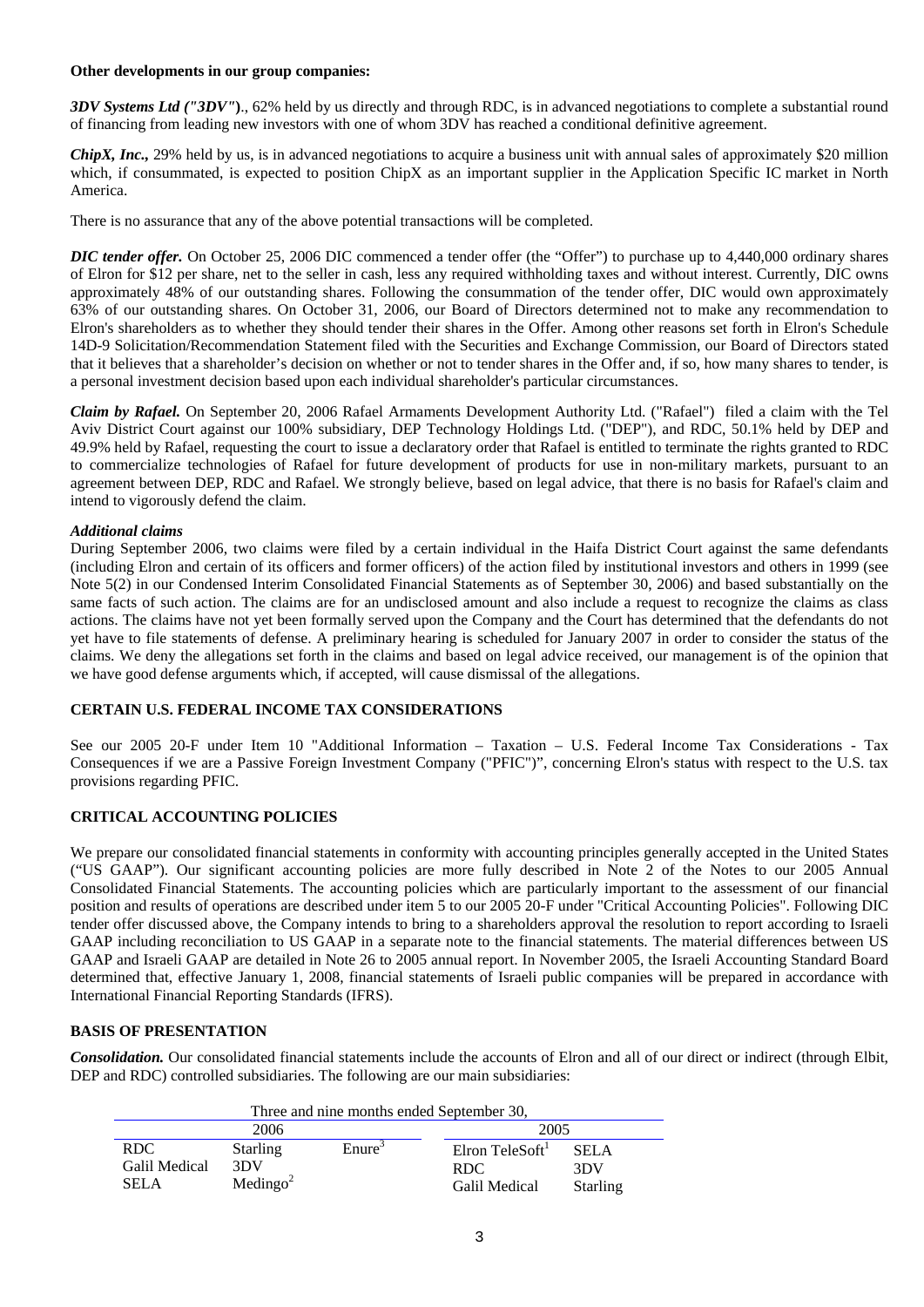- $<sup>1</sup>$  Sold on December 29, 2005.</sup>
- <sup>2</sup> Medingo was established by RDC in the fourth quarter of 2005.
- $3$  Enure has been consolidated since its acquisition, in the beginning of the fourth quarter of 2005 and ceased to be consolidated from August 10, 2006 as a result of an investment of \$3.5 million by a third party in Enure, which resulted in a decrease in our share from 57% to 41% of Enure's outstanding shares.

*Equity Method.* Our main group companies held by us or through Elbit, DEP, Galil Medical and/or RDC accounted for under the equity method of accounting include:

| Three and nine months ended September 30, |              |         |                                 |              |          |
|-------------------------------------------|--------------|---------|---------------------------------|--------------|----------|
| 2006                                      |              |         | 2005                            |              |          |
| Given Imaging                             | Wavion       | CellAct | Given Imaging                   | ChipX        | Pulsicom |
| Oncura                                    | AMT          |         | Oncura                          | Wavion       | CellAct  |
| <b>NetVision</b>                          | Notal Vision |         | <b>NetVision</b>                | AMT          |          |
| ChipX                                     | Pulsicom     |         | Oren Semiconductor <sup>1</sup> | Notal Vision |          |

 $<sup>1</sup>$  Sold on June 10, 2005.</sup>

*Other investments.* Our main group companies held by us which are accounted for under the cost method or as available-for- sale as of September 30, 2006 include:

Cost - Jordan Valley, Teledata, Impliant, BrainsGate, NuLens , Safend, Neurosonix and Enure (from August 10, 2006). Available-for-sale Securities – Partner and EVS.

### **RESULTS OF OPERATIONS**

### *Three and nine months ended September 30, 2006 compared to three and nine months ended September 30, 2005.*

The following tables set forth our results of operations in the reported period:

|                             | Three months ended September 30,        |      | Nine months ended September 30, |      |  |
|-----------------------------|-----------------------------------------|------|---------------------------------|------|--|
|                             | 2006<br>2005                            |      | 2006                            | 2005 |  |
|                             | (millions of \$, except per share data) |      |                                 |      |  |
| Net income (loss)           | (4.4)                                   | 4.8  | (14.4)                          | 46.8 |  |
| Net income (loss) per share | (0.15)                                  | 0.16 | (0.49)                          | 1.59 |  |

The net loss we reported in the three and nine months ended September 30, 2006 resulted from our share in the net loss of our group companies in the amount of \$7.2 million and \$19.1 million, respectively, which included a \$1.0 million write-off of IPR&D related to the acquisition of additional shares of Given Imaging and \$1.7 million gain from the decrease in holding in AMT (see under recent developments). In addition, the net loss for the period of nine months ended September 30, 2006 included our share in an impairment charge related to Galil Medical's investment in Oncura in the amount of \$6.1 million (\$2.5 million after minority interest).

The net income we reported in the nine months ended September 30, 2005 was mainly due to the following gains from changes in holding and dispositions of group companies:

- (i) a gain, net of tax, of approximately \$45.4 million resulting from the sale of Partner's shares in consideration for \$94.0 million in the second quarter of 2005. This gain includes approximately \$9.4 million, which was recorded in the third quarter of 2005, resulting from a decrease in our previous valuation allowance in respect of losses incurred in prior periods, following our receipt of a final tax assessment;
- (ii) a gain, net of tax, of approximately \$17.2 million resulting from the sale of Oren Semiconductor Inc. shares in consideration for \$20.3 million in cash and Zoran Corporation shares; and
- (iii) a gain of approximately \$3.0 million from the decrease in our interest in NetVision following its initial public offering.

The above gains were offset by losses, net, which we recorded with respect to our group companies in the amount of \$6.0 million and \$18.2 million in the three and nine month periods ended September 30, 2005, respectively.

The following table summarizes our operating results:

| Three months ended September 30, |       | Nine months ended September 30, |        |  |  |
|----------------------------------|-------|---------------------------------|--------|--|--|
| 2006                             | 2005  | 2006                            | 2005   |  |  |
| $(millions of \$)$               |       |                                 |        |  |  |
| 2.4                              | 2.9   | 9.5                             | 9.1    |  |  |
| (4.7)                            | (5.3) | (16.6)                          | (13.0) |  |  |
|                                  |       |                                 |        |  |  |
| 2.3                              | 1.1   | 2.3                             | 23.5   |  |  |
| 0.6                              | 1.5   | 4.0                             | 58.0   |  |  |
| 1.1                              | 1.0   | 3.4                             | 5.2    |  |  |
| 1.7                              | 1.2   | <u>2.6</u>                      | 82.8   |  |  |
|                                  |       |                                 |        |  |  |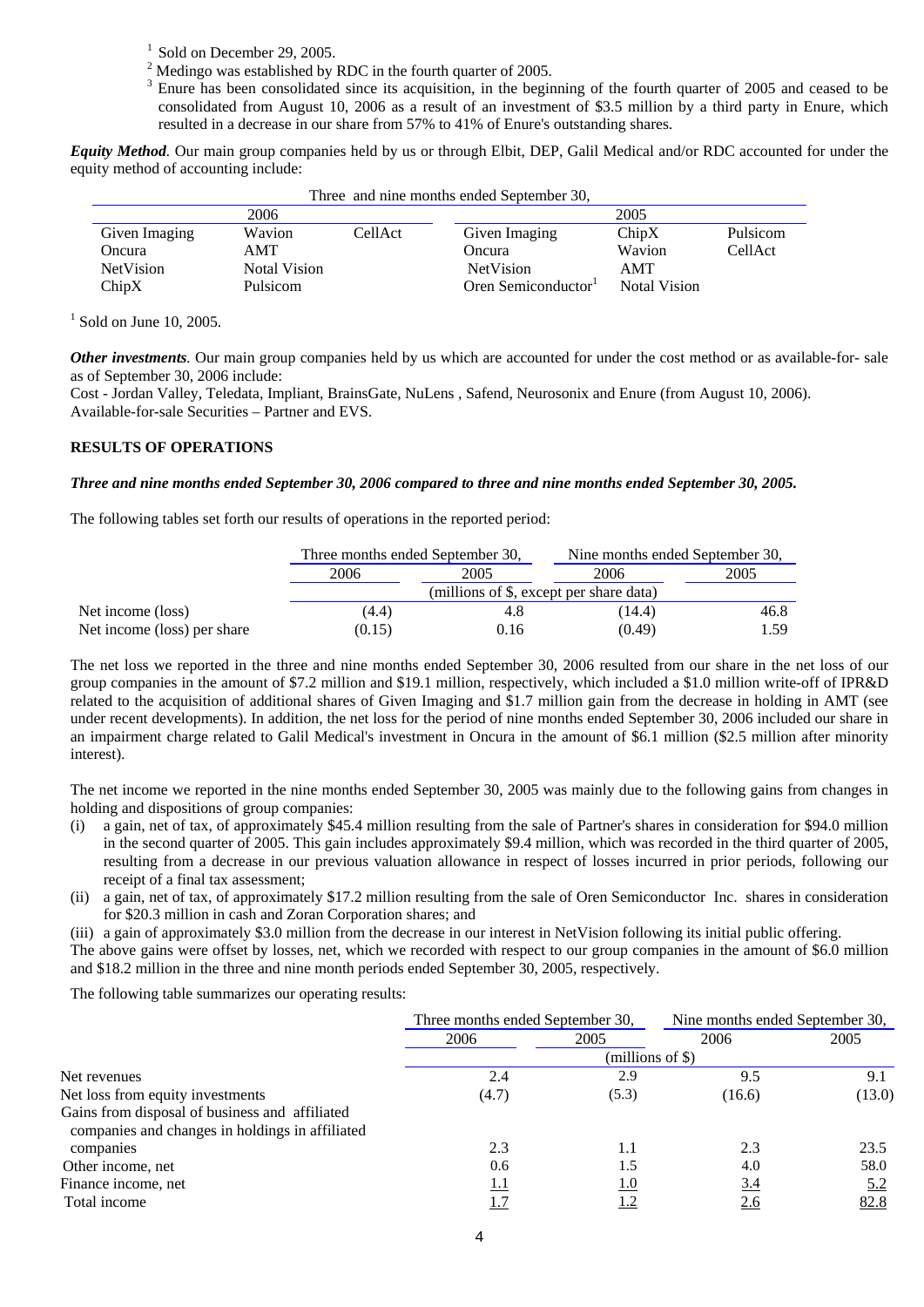|                                                      | Three months ended September 30, |            | Nine months ended September 30, |            |  |
|------------------------------------------------------|----------------------------------|------------|---------------------------------|------------|--|
|                                                      | 2006                             | 2005       | 2006                            | 2005       |  |
|                                                      | $(millions of \$))$              |            |                                 |            |  |
| Cost of revenues                                     | 1.3                              | 1.8        | 5.2                             | 5.7        |  |
| Operating expenses**                                 | 6.8                              | 5.1        | 20.8                            | 13.1       |  |
| Amortization of other assets                         |                                  |            |                                 | <u>0.1</u> |  |
| Total costs and expenses                             | 8.1                              | 6.9        | 25.9                            | 18.9       |  |
| Gain (loss) from continuing operations before income |                                  |            |                                 |            |  |
| taxes                                                | (6.4)                            | (5.7)      | (23.3)                          | 63.9       |  |
| Tax benefit (Income taxes)                           |                                  | 9.7        | (0.1)                           | (16.2)     |  |
| Minority interest                                    | 2.0                              | <u>1.5</u> | <u>9.0</u>                      | <u>2.1</u> |  |
| Net income (loss) from continuing operations         | (4.4)                            | 5.5        | (14.4)                          | 49.8       |  |
| Discontinued operations of the Elron Telesoft group* |                                  | (0.7)      |                                 | (2.9)      |  |
| Net income (loss)                                    | (4.4)                            | 4.8        | (14.4)                          | 46.9       |  |

In December 2005, we sold all our holdings in the Elron Telesoft group which was focused on telecom network management products and services, and accordingly the prior period results have been reclassified as discontinued operations.

\*\* Excluding amortization of intangible assets which are presented separately.

### **Income**

*Net revenues.* Net revenues consisted of sales of products and services by our subsidiaries, mainly Galil Medical and SELA. The following table sets forth these revenues:

|               |        | Three months ended September 30, |      | Nine months ended September 30, |  |
|---------------|--------|----------------------------------|------|---------------------------------|--|
|               | 2006   | 2005                             | 2006 | 2005                            |  |
|               |        | (millions of $\$\$ )             |      |                                 |  |
| Galil Medical | . 8. ، |                                  | 5.9  | 6.0                             |  |
| <b>SELA</b>   | 0.6    | 0.9 <sup>°</sup>                 |      | 2.9                             |  |
| Other         | Ξ      | U.I                              | 0.1  | 0.2                             |  |
|               |        |                                  |      |                                 |  |

Galil Medical's revenues derived mainly from the supply of cryo products and R&D services to Oncura, in which it has a 25% ownership interest.

*Share in net losses of affiliated companies.* Our share in net losses of affiliated companies resulted from our holdings in certain investments that are accounted for under the equity method (see above under "Basis of Presentation"). Our share in net losses of affiliated companies amounted to \$4.7 million and \$16.6 million in the three and nine month periods ended September 30, 2006, compared to \$5.3 million and \$13.0 million in the same periods in 2005. Our share in the net losses of affiliated companies in the three and nine month periods ended September 30, 2006 included a \$1.0 million write-off of IPR&D relating to the acquisition of additional shares of Given Imaging. Our share in the net losses of affiliated companies in the nine months period ended September 30, 2006 included a \$6.1 million impairment charge in Galil Medical's investment in Oncura (\$2.5 million after minority interest) .

## *Highlights of the Results of Operations of Our Major Affiliates:*

*Given Imaging (Nasdaq: GIVN) (a 21.2% holding directly and indirectly through RDC).* Given Imaging Ltd. ("Given Imaging"), a medical device company that develops, manufactures and markets innovative diagnostic systems for visualizing the gastrointestinal tract, using a disposable miniature swallowable video capsules. Given Imaging's revenues in the three and nine month periods ended September 30, 2006, increased by 21.2% and 8.3% respectivley, to \$24.0 million and \$67.6 million, compared to \$19.8 million and \$62.4 million in the same periods in 2005. On a US GAAP basis, Given Imaging recorded net income of \$0.7 million in the three months period ended September 30, 2006 and net loss in the nine months period ended September 30, 2006 of \$3.0 million, compared to net income of \$1.9 million and net income of \$2.8 million in the same periods in 2005. Given Imaging's results in the three and nine month periods ended September 30, 2006 included the impact of \$1.1 million and \$4.1 million respectivley in compensation expenses due to the impact of FAS 123R, which was adopted by Given Imaging as of the beginning of 2006.

*Oncura (a 25% holding by Galil).* Oncura, which markets and sells therapeutic device systems and related consumables used primarily in the performance of minimally-invasive, urologic cancer treatment, recorded revenues in the three and nine month periods ended September 30, 2006 of approximately \$15 million and \$48 million, compared to \$16.6 million and \$54.9 million in the same periods in 2005. Oncura's net loss in the three and nine month periods ended September 30, 2006 amounted to approximatley \$3.4 million and \$6.9 million, compared to \$1.9 million and \$4.1 million in the same periods in 2005. The increase in the net loss resulted primarily due to the decrease in revenues. In light of Oncura's results of operations, an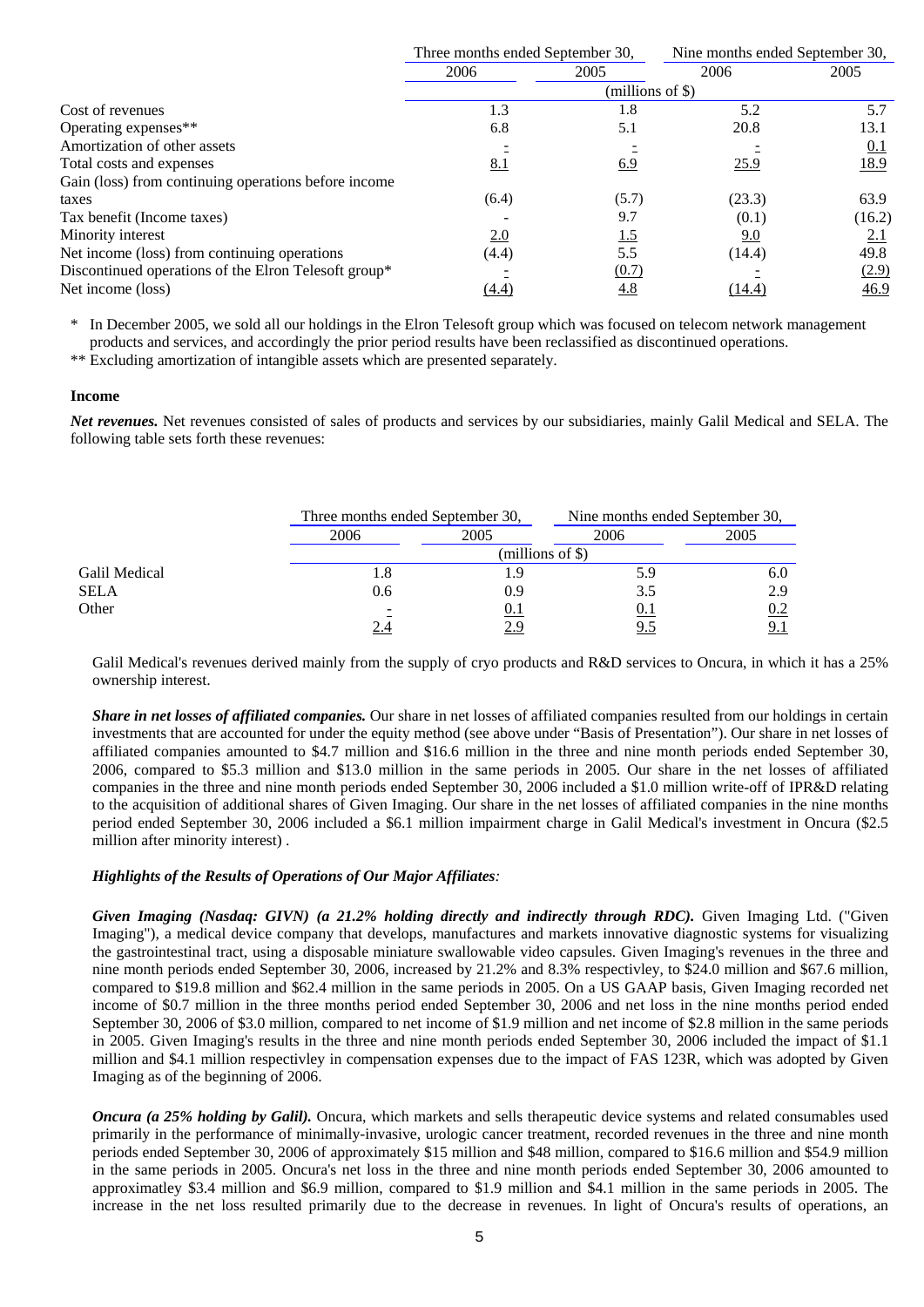impairment charge of \$6.1 million was recorded in the second quarter of 2006 (\$2.5 million after minority interest). In August 2006 Oncura's shareholders provided to Oncura a letter in which they confirmed their intention to continue providing financial support to Oncura through August 2007 or such later date, as may be agreed by Oncura's shareholders.

*NetVision (a 38% holding) (TASE: NTSN).* NetVision provides Internet services and solutions in Israel and commencing the fourth quarter of 2004 international telephony services through Voice over IP technology (VoIP). NetVision's revenues in the three and nine month periods ended September 30, 2006 increased by 18.7% and 17.6% to \$24.1 million and \$69.1 million from \$20.3 million and \$58.8 million in the same periods in 2005 and its customer base at September 30, 2006 reached approximately 445,000 (of which approximately 302,000 were broadband) compared to 425,000 at the end of 2005 (of which approximately 272,000 were broadband). NetVision's operating income in the three and nine month periods ended September 30, 2006 increased by 26.8% and 45.7% to \$4.0 million and \$10.4 million, compared to \$3.2 million and \$7.2 million in the same periods in 2005, mainly as a result of the increase in Internet services operating income, and its net income increased in the three and nine month periods ended September 30, 2006 to \$3.5 million and \$8.5 million from \$2.1 million and \$3.5 million in the same periods in 2005. NetVision's operating currency is the New Israeli Shekel (NIS) and accordingly, all figures above are translations for convenience purposes of NetVision's NIS figures into US dollars at the representative rate of exchange prevailing at September 30, 2006 according to which \$1.00 equaled NIS 4.302.

On September 6, 2006, NetVision signed definitive agreements with each of Barak I.T.C. (1995) International Telecommunications Services Corp. Ltd. ("Barak") and GlobeCall Communications Ltd. ("GlobeCall") and their shareholders, whereby NetVision will purchase from the Barak shareholders all of Barak's issued share capital in exchange for approximately 46.5% of NetVision's share capital immediately after the transaction ("Barak Merger"), and NetVision will purchase from DIC, the other major shareholder of NetVision, all of GlobeCall's issued share capital in exchange for approximately 7% of NetVision's share capital immediately after the Barak Merger and the transaction ("GlobeCall Merger"). The above mentioned exchange ratios were based upon company valuations, that were issued to the parties by independent appraisers, according to which NetVision's valuation was estimated to be between 533 million NIS (approximately \$122 million) and 621 million NIS (approximately \$142 million), Barak's valuation was estimated to be between 456 million NIS (approximately \$105 million) and 529 million NIS (approximately \$121 million), and GlobeCall's valuation was estimated to be between 67 million NIS (approximately \$15 million) and 90 million NIS (approximately \$21 million). Barak is a subsidiary of Clal Industries and Investments Ltd. ("Clal"). Elron, Clal and DIC, are all part of the IDB group. The GlobeCall Merger will close immediately after the Barak Merger, and is dependent upon it. If these transactions occur, Elron's holding in NetVision would be reduced from approximately 38% to approximately 19%.

The transactions are subject to the receipt of certain approvals required under the applicable laws. Netvision's Board of Directors approved the transaction on September 11, 2006. There is no assurance that the transactions will be consummated.

*Wavion (a 38% holding).* Wavion is a developer of broadband wireless access systems for Wi-Fi networks. Wavion's net loss amounted to \$1.9 million and \$5.7 million in the three and nine month periods ended September 30, 2006 compared to \$1.5 million and \$4.6 million in the same periods in 2005. The increase in Wavion's loss resulted mainly from increase in Wavion's marketing expenses relating to the launch of its product. In May 2006, Wavion completed a private placement of \$3.6 million from existing shareholders.

*ChipX (a 29% holding).* ChipX is a manufacturer of late stage programmable application-specific integrated circuits, or structured ASICs. ChipX's revenues in the three and nine month periods ended September 30, 2006 amounted to \$4.1 million and \$11.4 million, compared to \$2.3 million and \$11.3 million in the same periods in 2005, and its net loss amounted to \$1.4 million and \$4.6 million, compared to \$2.6 million and \$4.4 million in the same periods in 2005. In May 2006, ChipX completed a private placement of \$6.0 million from existing shareholders, the proceeds of which will be used to finance its sales and marketing activities. We invested approximately \$2.3 million in this round resulting in the increase in our interest in ChipX to 26%, on a fully diluted basis.

*AMT (a 34% holding).* AMT's consolidated revenues in the three and nine month periods ended September 30, 2006, amounted to \$0.8 million and \$2.5 million, compared to \$0.7 million and \$2.5 million in the same periods in 2005 and its consolidated net loss amounted to \$2.1 million and \$5.2 million in the three and nine month periods ended September 30, 2006, compared to \$0.9 million and \$2.3 million in the same periods in 2005.

We expect that most of our group companies as well as new companies in which we will invest will continue to recognize losses in future periods, as they invest significant resources in research and development and sales and marketing activities and have not yet generated significant revenues. Our results of operations will therefore be affected by the extent of our share in their net losses (to the extent they are reported under the equity or consolidation method of accounting).

## *Gains from Disposal of Businesses and Affiliated Companies and Changes in Holdings in Affiliated Companies.*

Gains from disposal of businesses and affiliated companies and changes in our holdings in affiliated companies, amounted to \$2.3 million in the both of the three and nine month periods ended September 30, 2006, compared to \$1.1 million and \$23.5 million in the same periods in 2005. The gain in the three and nine month periods ended September 30, 2006 resulted primarily from \$1.7 million gain from the SWAP in AMT (see above under recent developments) and decrease in our holding in NetVision as a result of option exercises and debenture conversions. The gain in the nine months period ended September 30, 2005 resulted primarily from the following: (i) a gain of approximately \$19.7 million (which after income taxes amounted to \$17.2 million) resulting from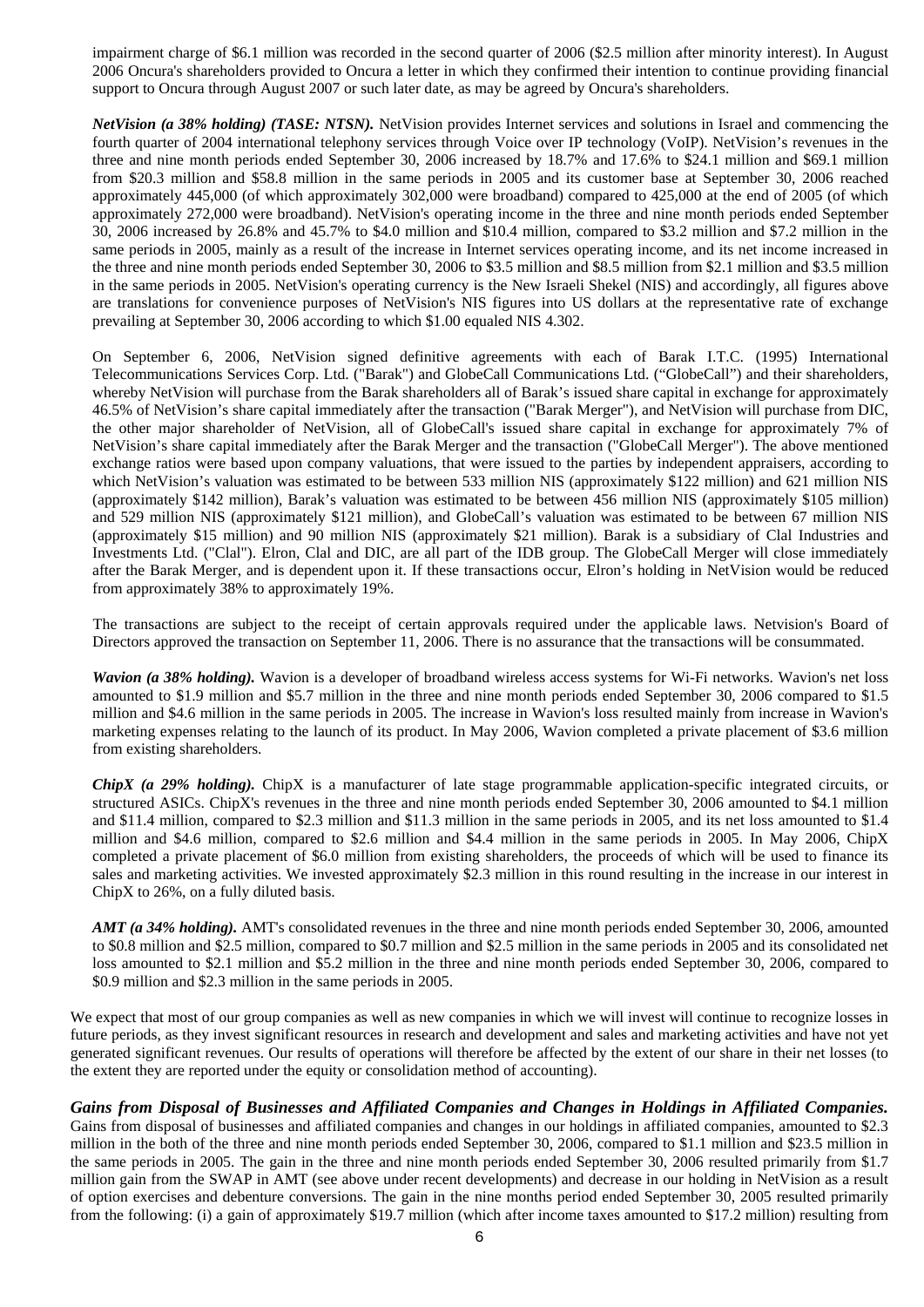the sale of Oren's shares in consideration for \$20.3 million; and (ii) a gain of approximately \$3.0 million from the decrease in our interest in NetVision following its initial public offering and (iii) a gain of \$1.2 million (which after minority interest and income taxes amounted to \$0.5 million) resulting from the exercise of a call option granted to a former senior executive of RDC to purchase 70,200 shares of Given Imaging for the aggregate exercise price of approximately \$12 thousand.

*Other Income, net.* Other income, net, amounted to \$0.6 million and \$4.0 million in the three and nine month periods ended September 30, 2006 compared to \$1.5 million and \$58.0 million in the same periods in 2005. The gain for the nine months period ended September 30, 2006 derived mainly from a \$2.7 million gain resulting from the settlement of Mediagate's bank loan and from a dividend distributed by Partner in the amount of \$1.4 million.

The gain in the nine months period ended September 30, 2005 was primarily due to a \$56.4 million gain (which after income taxes amounted to \$45.4 million) from the sale of 12,765,190 shares of Partner for approximately \$94.0 million and gain in the third quarter of 2005 of \$1.1 million (\$0.7 million net of tax) from the sale of Zoran's shares received as part of the consideration for Oren's shares.

*Finance income, net.* Finance income, net, in the three and nine month periods ended September 30, 2006 amounted to \$1.1 million and \$3.4 million, compared to \$1.0 million and \$5.2 million in the same periods in 2005. The decrease in finance income is mainly due to the effect of lower cash and debenture balances, which was partially offset by an increase in interest rates, during the nine months of 2006 as compared to the nine months of 2005.

## **Expenses**

*Cost of revenues.* Cost of revenues consisted primarily of expenses related to salaries and hardware associated with delivering products and services of our subsidiaries, mainly Galil Medical and SELA. Cost of revenues in the three and nine month periods ended September 30, 2006 amounted to \$1.3 million and \$5.2 million, compared to \$1.8 million and \$5.7 million in the same periods in 2005.

*Operating expenses.* Operating expenses are comprised of research and development expenses, sales and marketing and general and administrative expenses of our and RDC's corporate operations and our subsidiaries, mainly Galil Medical, SELA, Starling, Medingo, 3DV and Enure (through August 10, 2006). The following table sets forth the operating expenses:

|                 | Three months ended September 30 |                  | Nine months ended September 30 |      |  |  |
|-----------------|---------------------------------|------------------|--------------------------------|------|--|--|
|                 | 2006                            | 2005             | 2006                           | 2005 |  |  |
|                 |                                 | (millions of \$) |                                |      |  |  |
| Corporate       | 1.3                             | 1.7              | 4.6                            | 5.6  |  |  |
| Galil Medical   | 0.9                             | 0.8              | 2.4                            | 2.0  |  |  |
| <b>SELA</b>     | 0.5                             | 0.8              | 2.6                            | 2.4  |  |  |
| <b>Starling</b> | 2.0                             | 0.7              | 4.3                            | 1.8  |  |  |
| 3DV             | 0.4                             | 0.5              | 1.9                            | 1.3  |  |  |
| Enure*          | 0.4                             |                  | 1.9                            |      |  |  |
| Medingo**       | 0.8                             |                  | 2.0                            |      |  |  |
| <b>RDC</b>      | 0.4                             | 0.6              | 1.1                            |      |  |  |
|                 | 6.8                             | <u>5.1</u>       | 20.8                           | 13.1 |  |  |

Consolidated since the forth quarter of 2005 and up to August 10, 2006.

\*\* Consolidated since the forth quarter of 2005

Corporate operating expenses in the three and nine month periods ended September 30, 2006 amounted to \$1.3 million and \$4.6 million, compared to \$1.7 million and \$5.6 million in the comparable periods of 2005. The decrease resulted mainly from a decrease in salaries and related expenses.

Operating expenses of Galil Medical in the three and nine month periods ended September 30, 2006 amounted to \$0.9 million and \$2.4 million, compared to \$0.8 million and \$2.0 million in the same periods in 2005 and its operating loss amounted to \$0.1 million and \$0.2 million compared to \$0.3 million and \$0.4 million in the same periods in 2005. Galil is currently focused on the development of the cryotherapy technology for application in the women's health field. In November 2005, Galil Medical's Cryo products received FDA clearance for the treatment of breast fibroadenoma (non cancerous breast lumps).

SELA's operating expenses amounted to \$0.5 million and \$2.6 million in the three and nine month periods ended September 30, 2006, compared to \$0.8 million and \$2.4 million in the same periods in 2005 and its operating loss amounted to \$0.3 million and \$0.6 million, the same as in the comparable periods in 2005.

Starling's operating expenses and operating loss amounted to \$2.0 million and \$4.3 million in the three and nine month periods ended September 30, 2006, compared to \$0.7 million and \$1.8 million in the same periods in 2005. The increased loss resulted mainly from the increase in development expenses.

*Income Taxes*. Income taxes, net, amounted in the three and nine month periods ended September 30, 2006 to \$23 thousands and \$0.1 million, compared to tax benefit of \$9.7 million and tax expenses of \$16.2 million in the same periods of 2005. The income taxes in the nine months ended September 30, 2005 resulted mainly from the sale of Partner shares and the sale of Oren Shares. In